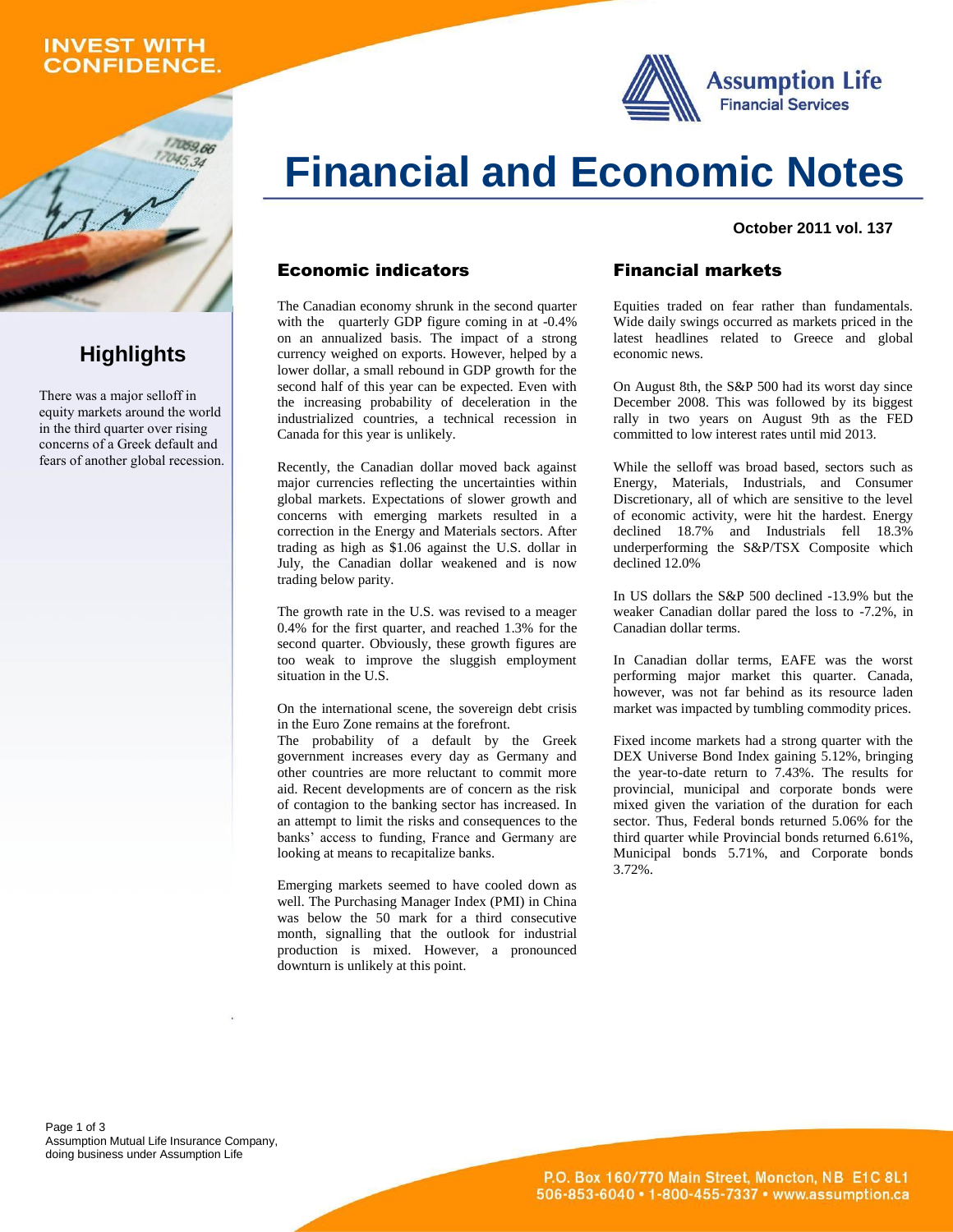## **INVEST WITH ONFIDENCE.**

17059,66  $17045,34$ 



# **Financial and Economic Notes**

## Assumption Life Investment Funds Applicable for Registered Pension Plan clients only

## Gross returns as of September 30, 2011

| <b>FUNDS</b>                                   | 1 MTH         | <b>YTD</b>        | 1 year            | 2 years       | 3 years       | 4 years       | 5 years       |
|------------------------------------------------|---------------|-------------------|-------------------|---------------|---------------|---------------|---------------|
|                                                | $\frac{6}{9}$ | $\frac{6}{9}$     | $\frac{0}{0}$     | $\frac{6}{6}$ | $\frac{6}{9}$ | $\frac{6}{9}$ | $\frac{0}{0}$ |
| <b>ASSUMPTION/LOUISBOURG FUNDS</b>             |               |                   |                   |               |               |               |               |
| <b>Balanced Fund - RPP</b>                     | $-3.0$        | $-4.1$            | 0.2               | 2.9           | 3.5           | 0.4           | 2.0           |
| Multi-Index                                    | $-3.0$        | $-3.6$            | 0.6               | 4.1           | 4.1           | 0.8           | 2.6           |
| <b>Canadian Dividend Fund</b>                  | $-6.8$        | $-7.8$            | 2.5               | 7.9           | 5.9           | $-0.5$        | 3.4           |
| S&P / TSX Index                                | $-8.7$        | $-11.9$           | $-3.6$            | 3.8           | 2.7           | $-1.9$        | 2.6           |
| <b>U.S. Equity Fund (\$CAN)</b>                | $-2.5$        | $-3.2$            | 3.7               | 3.5           | $-0.1$        | $-2.4$        | $-0.7$        |
| S&P 500 Index (\$ CAN)                         | $-1.3$        | $-4.6$            | 2.0               | 3.9           | 0.6           | $-4.2$        | $-2.6$        |
| <b>Money Market Fund</b>                       | 0.1           | 0.7               | 1.0               | 0.7           | 1.2           | n/a           | n/a           |
| SCM 91 Day T-Bills                             | 0.1           | 0.8               | 1.0               | 0.7           | 0.9           | n/a           | n/a           |
| <b>Canadian Equity Fund</b>                    | $-10.1$       | $-15.2$           | $-5.0$            | $-0.4$        | 0.2           | $-5.2$        | $-0.8$        |
| S&P / TSX Index                                | $-8.7$        | $-11.9$           | $-3.6$            | 3.8           | 2.7           | $-1.9$        | 2.6           |
| <b>Fixed Income Fund</b>                       | 1.8           | 7.2               | 6.9               | 7.3           | 8.7           | 7.3           | 6.0           |
| SCM Universe Bond Index                        | 1.8           | 7.4               | 6.7               | 7.0           | 8.1           | 7.2           | 6.1           |
| <b>Growth Portfolio</b>                        | $-6.5$        | $-10.8$           | n/a               | n/a           | n/a           | n/a           | n/a           |
| Multi-Index                                    | $-6.1$        | $-10.0$           | n/a               | n/a           | n/a           | n/a           | n/a           |
| <b>Balanced Growth Portfolio</b>               | $-4.9$        | $-7.4$            | n/a               | n/a           | n/a           | n/a           | n/a           |
| Multi-Index                                    | $-4.4$        | $-6.4$            | n/a               | n/a           | n/a           | n/a           | n/a           |
| <b>Balanced Portfolio</b>                      | $-2.7$        | $-3.0$            | n/a               | n/a           | n/a           | n/a           | n/a           |
| Multi-Index                                    | $-2.4$        | $-2.1$            | n/a               | n/a           | n/a           | n/a           | n/a           |
| <b>Conservative Portfolio</b>                  | $-0.8$        | 1.6               | n/a               | n/a           | n/a           | n/a           | n/a           |
| Multi-Index                                    | $-0.3$        | 2.4               | n/a               | n/a           | n/a           | n/a           | n/a           |
| <b>MONTRUSCO BOLTON FUNDS</b>                  |               |                   |                   |               |               |               |               |
| <b>Small Cap. Canadian Equity Fund</b>         | $-11.1$       | $-17.7$           | $-2.1$            | 16.8          | 15.1          | 2.8           | 7.3           |
| <b>BMO NB Small Cap Weighted Index</b>         | $-12.4$       | $-20.6$           | $-2.6$            | 12.2          | 12.8          | $-2.2$        | 2.1           |
| <b>TSX Momentum</b>                            | $-12.1$       | $-17.2$           | $-6.3$            | 5.5           | 2.5           | $-3.6$        | 5.7           |
| S&P / TSX Index                                | $-8.7$        | $-11.9$           | $-3.6$            | 3.8           | 2.7           | $-1.9$        | 2.6           |
| <b>FIDELITY FUNDS</b>                          |               |                   |                   |               |               |               |               |
| <b>Canadian Opportunities Fund</b>             | $-7.7$        | $-10.4$           | 1.4               | 11.6          | 15.1          | 6.0           | 8.8           |
| S&P / TSX Small and Mid Cap Combined Index     | $-10.3$       | $-12.9$           | $-1.5$            | 11.2          | 9.0           | $-0.2$        | 3.4           |
| <b>True North Fund</b>                         | $-6.4$        | $-9.0$            | $-0.3$            | 4.2           | 2.8           | $-1.5$        | 3.7           |
| S&P / TSX Index                                | $-8.7$        | $-11.9$           | $-3.6$            | 3.8           | 2.7           | $-1.9$        | 2.6           |
| <b>Overseas Fund</b>                           | $-6.1$        | $-13.8$           | $-9.5$            | $-3.2$        | $-1.1$        | $-9.8$        | $-5.0$        |
| <b>MSCI EAFE Index</b>                         | $-3.9$        | $-11.2$           | $-8.6$            | $-4.8$        | $-1.8$        | $-8.5$        | $-4.8$        |
| <b>Global Health Care Fund</b>                 | $-0.5$<br>1.3 | 0.6               | 2.2               | 4.2           | 3.6<br>3.4    | 1.3<br>0.9    | 1.2           |
| Goldman Sachs HealthCare Index                 |               | 6.5               | 6.8               | 4.8           | 6.9           | $-1.7$        | $-0.1$<br>1.3 |
| <b>Global Technology Fund</b>                  | $-0.6$<br>1.9 | $-9.7$            | $-1.4$            | 1.8<br>2.6    | 5.4           | $-2.4$        | 0.1           |
| Goldman Sachs Technology Index                 | $-5.1$        | $-6.0$<br>$-14.4$ | 1.3<br>$-11.0$    | $-3.2$        | $-2.9$        | $-7.2$        | $-0.5$        |
| <b>Europe Fund</b><br><b>MSCI</b> Europe Index | $-5.1$        | $-11.5$           |                   |               | $-3.4$        | $-9.7$        | $-5.4$        |
|                                                | $-2.7$        | $-9.7$            | $-10.4$<br>$-0.4$ | $-6.3$<br>2.4 | 0.6           |               |               |
| <b>American Disciplined Equity Fund</b>        | $-1.3$        | $-4.6$            | 2.0               | 3.9           |               | n/a           | n/a           |
| S&P 500 Index (\$CAN)                          | $-4.0$        |                   |                   |               | 0.6           | n/a           | n/a           |
| NorthStar Fund<br><b>MSCI</b> World Index      | $-3.0$        | $-9.2$<br>$-8.3$  | $-2.1$<br>$-3.5$  | 3.1<br>$-0.5$ | 4.0<br>$-0.7$ | n/a           | n/a           |
| <b>Monthly Income Fund</b>                     | $-1.5$        | 3.2               | 6.6               | 11.3          | 9.9           | n/a<br>n/a    | n/a<br>n/a    |
| Multi-Index                                    | $-3.0$        | $-3.6$            | 0.6               | 4.1           | 4.1           | n/a           | n/a           |
| <b>Canadian Asset Allocation Fund</b>          | $-4.7$        | $-5.7$            | 0.9               | 4.2           | 6.0           | n/a           | n/a           |
| Multi-Index                                    | $-3.0$        | $-3.6$            | 0.6               | 4.1           | 4.1           | n/a           | n/a           |
|                                                | $-9.8$        | $-16.2$           | n/a               | n/a           | n/a           | n/a           | n/a           |
| <b>Far East Fund</b><br>MSCI AC FE ex Jap (G)  | $-8.2$        | $-14.9$           | n/a               | n/a           | n/a           | n/a           | n/a           |

Page 2 of 3 Assumption Mutual Life Insurance Company, doing business under Assumption Life